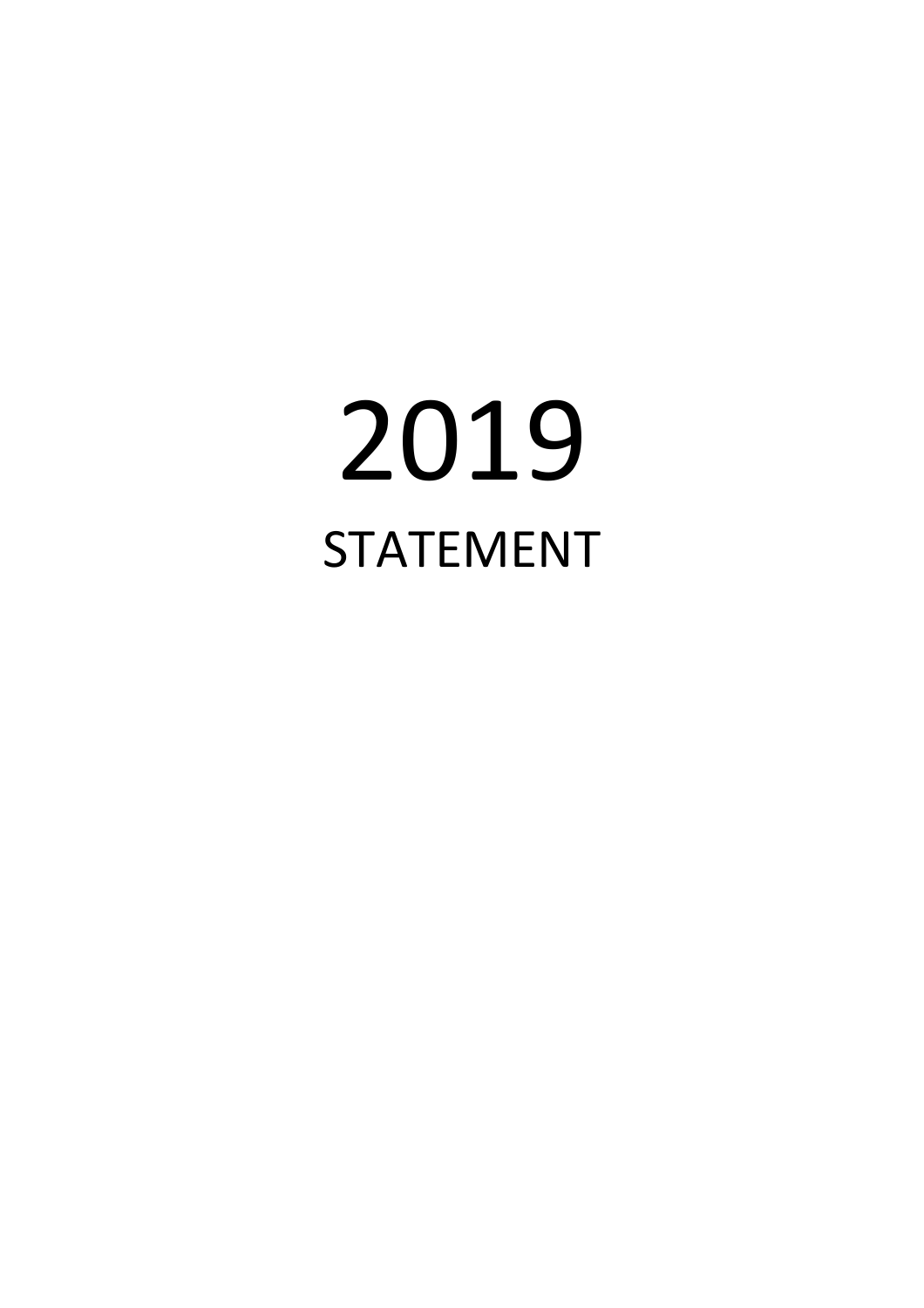

# **Belron International Limited**

#### **Modern Slavery: Our approach to making a difference**

## **Our structure and business**

Belron<sup>®</sup> is the worldwide leader in vehicle glass repair and replacement (VGRR) with operations in over 30 countries, across six continents. We own more than ten well-known brands in the industry including Carglass® across Europe, Autoglass® in the UK (*click to view their MSA statement*) and Safelite® in the USA and employ more than  $30,000$  people, over half of whom are highly skilled technicians. In some of our markets we have expanded into new services such as automotive damage vehicle repair and replacement, home damage repair and replacement and claims management which also require high technical skills. Belron International Limited, based in the UK, acts as the global support centre for all our operations, which are each led and operated by an executive team. Belron exists to "make a difference with real care", a clear purpose that is shared by every business wherever we operate.

We have an active corporate responsibility approach aligned to the United Nations Global Compact's Ten Principles of Responsible business under the themes of; environment, labour, human rights and anti-corruption. Principle 4 states that, "Businesses should support the elimination of all forms of forced and compulsory labour". Each year we produce a Communication on Progress report on how these principles are being embedded across the business (*click to view the latest report*).

The approach to implement these themes is left to each business with support and best practice guidance provided by Belron International. Our culture, which we call the "Spirit of Belron" is described by the following words: driven, collaborative, genuine and caring. These values and behaviours provide the foundation on which our programmes are implemented. We ensure that there is no inhumane treatment (including any form of forced labour, physical punishment or other abuse) of our people or of those in our supply chain wherever we operate.

We benchmark our corporate responsibility commitments each year using an externally assessed sustainability tool - Ecovadis - which is based on the United Nations Global Compact Principles, ISO26000 Framework and the Global Reporting Initiative Standards. This programme assesses our policies, actions and results in the areas of environment, labour practices and human rights, fair business practices and sustainable procurement. Based on the results of the most recent assessment, Belron is placed in the top 15% of more than 45,000 businesses that have been assessed. Belron has a clear target that all it's businesses will be Gold rated, with an average score of 70, within the next two years.

Belron globally source products required for our core activities which includes windscreens, paint and other vehicle glass and body parts, associated accessories, and the tools and consumables required for our operations. We also source products for re-sale and products for general use within our business such as labour, IT and maintenance services. Each of our business units is responsible for the operation and management of its own supply chain.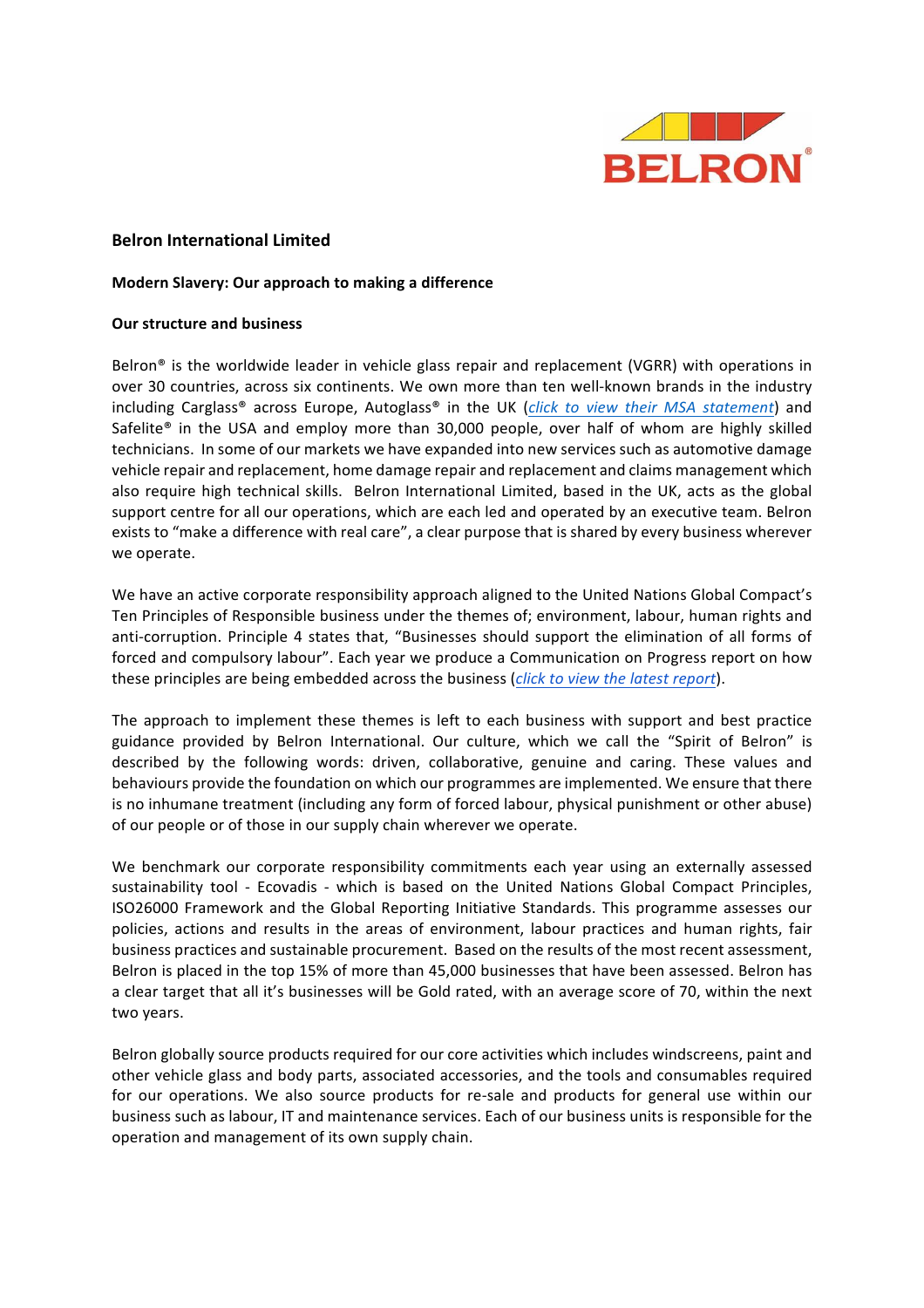

## **Our approach**

We have a central, cross functional team to assess and address the important issue of ensuring our business and supply chain is free of any modern slavery. The team is made up of specialists from Procurement, Legal, Health & Safety and Corporate Responsibility.

We have a Supplier Code of Conduct, which includes our expectations in relation to human rights and labour conditions. Suppliers are required to comply with the Code of Conduct when they supply their products and services to us.

With regards to recruitment, we follow a rigorous process that includes carrying out appropriate checks regarding each individual's eligibility to work in the UK. All employees follow an induction process that includes Our Way of Working. This describes the behaviours we expect of everyone who is employed by us and those we partner with. Our people are committed to ensuring that discrimination, harassment and bullying are all deemed unacceptable. We ensure that everyone's human rights are respected; relationships with our partners and suppliers are based on integrity; and we have a sustainable supply chain. Refresher training sessions are run periodically as required.

We encourage our people to speak up if they witness any behaviour that concerns them. This can be done internally or through our independently managed "Speak Up" facility which enables people to raise concerns anonymously. All reports to the "Speak Up" line are investigated and appropriate measures taken.

#### **Our due diligence process**

Belron has an official process for the on-boarding and management of suppliers, which covers all suppliers who have or wish to have, a contract with Belron for the supply of goods to Belron business units. All existing and new suppliers are obliged to complete the process in order to be an officially 'approved supplier'. Suppliers must prove they comply with both recognised international standards and our internal policies. The process includes the following elements:

- $\cdot$  Remote audits of all suppliers
	- (this is done using the Ecovadis tool with a minimum score requirement of 45)
- $\cdot$  On-site audits of selected key supplier sites
- $\cdot$  In-house checks and validation of selected criteria
- · Formal acceptance of the Belron Supplier Code of Conduct

Supplier audits are performed by both Belron and third party experts, and take place throughout the year. Suppliers are assessed for compliance to our Supplier Code of Conduct, our global way of working, and all relevant country specific legislation. This includes assessments of labour standards, health and safety, environment and business ethics across all types of workers including direct employees, labour provider workers, workers employed by service providers and workers provided by contractors.